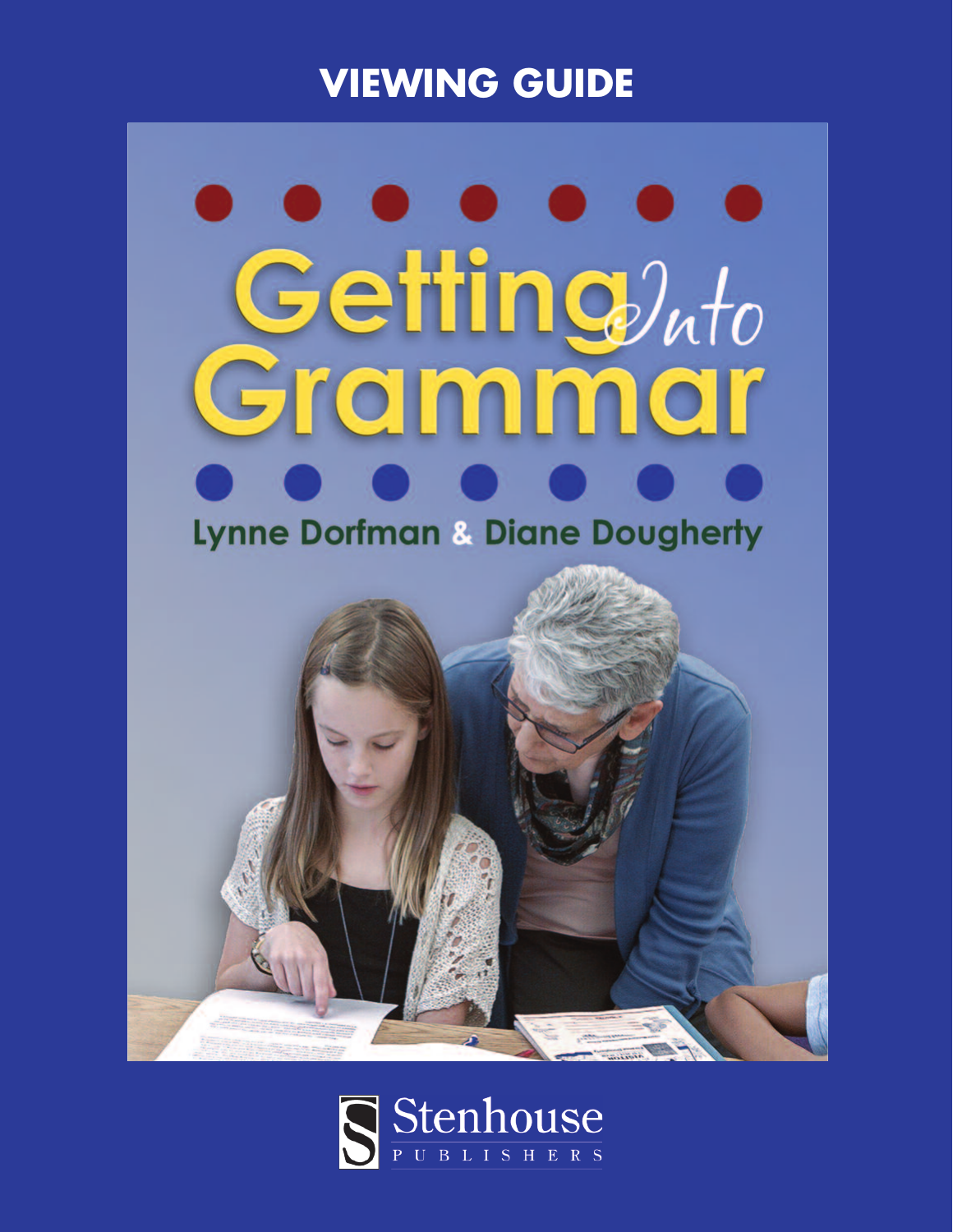# **CONTENTS**

| <b>Workshop Overview: Grade 2</b>              | З        |
|------------------------------------------------|----------|
| Day 1 Classroom Snapshot: Maribeth and Lynne   | $\Delta$ |
| Day 1 Interview Debriefing: Maribeth and Lynne | 5        |
| Day 2 Classroom Snapshot: Maribeth and Lynne   | 6        |
| Day 2 Interview Debriefing: Maribeth and Lynne |          |
|                                                |          |
|                                                |          |
| <b>Workshop Overview: Grade 5</b>              | 8        |
| Day 1 Classroom Snapshot: Dan and Diane        | 9        |
| Day 1 Interview Debriefing: Dan and Diane      | 10       |
| Day 2 Classroom Snapshot: Dan and Diane        | 11       |
| Day 2 Interview Debriefing: Dan and Diane      | 12       |

#### **Appendix 13**

Stenhouse Publishers www.stenhouse.com

Copyright © 2015 by Stenhouse Publishers.

All rights reserved. This guide may be photocopied for staff development use only.

**Getting Into Grammar** Viewing Guide **2**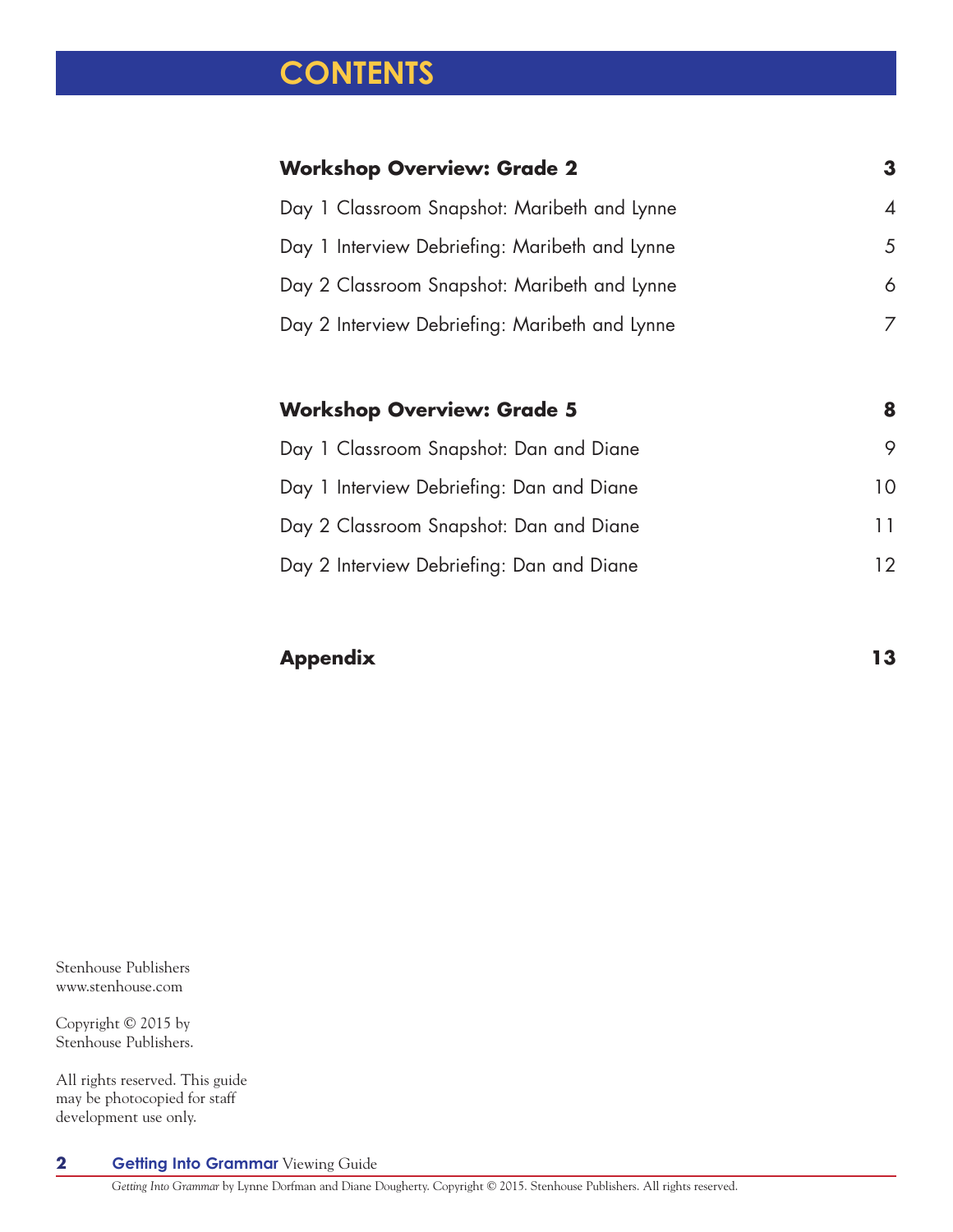## **WORKSHOP OVERVIEW: GRADE 2**

- 1. Why is it important to teach grammar daily? Create a top-ten list of your reasons in small groups and share.
- 2. Refer teachers to pages 117–118 and the Your Turn Lesson titled "Prepositions and the Prepositional Phrase" on pages 171–172 in *Grammar Matters: Lessons, Tips, and Conversations Using Mentor Texts, K–6*. Examine the Your Turn Lesson and discuss the use of the gradual release of responsibility model.
- 3. Distribute copies of prepositional phrases and prepositional phrase activities found in Appendix A of *Grammar Matters*. Ask teachers to draft a vignette beginning with "When I Was Young in \_\_\_\_\_\_\_\_\_\_" and then revise for prepositional phrases and their locations in the sentences. Do any of the sentences begin with one or more prepositional phrases?
- 4. Use the questions that follow to discuss each classroom snapshot and subsequent debriefing interview with the classroom teacher.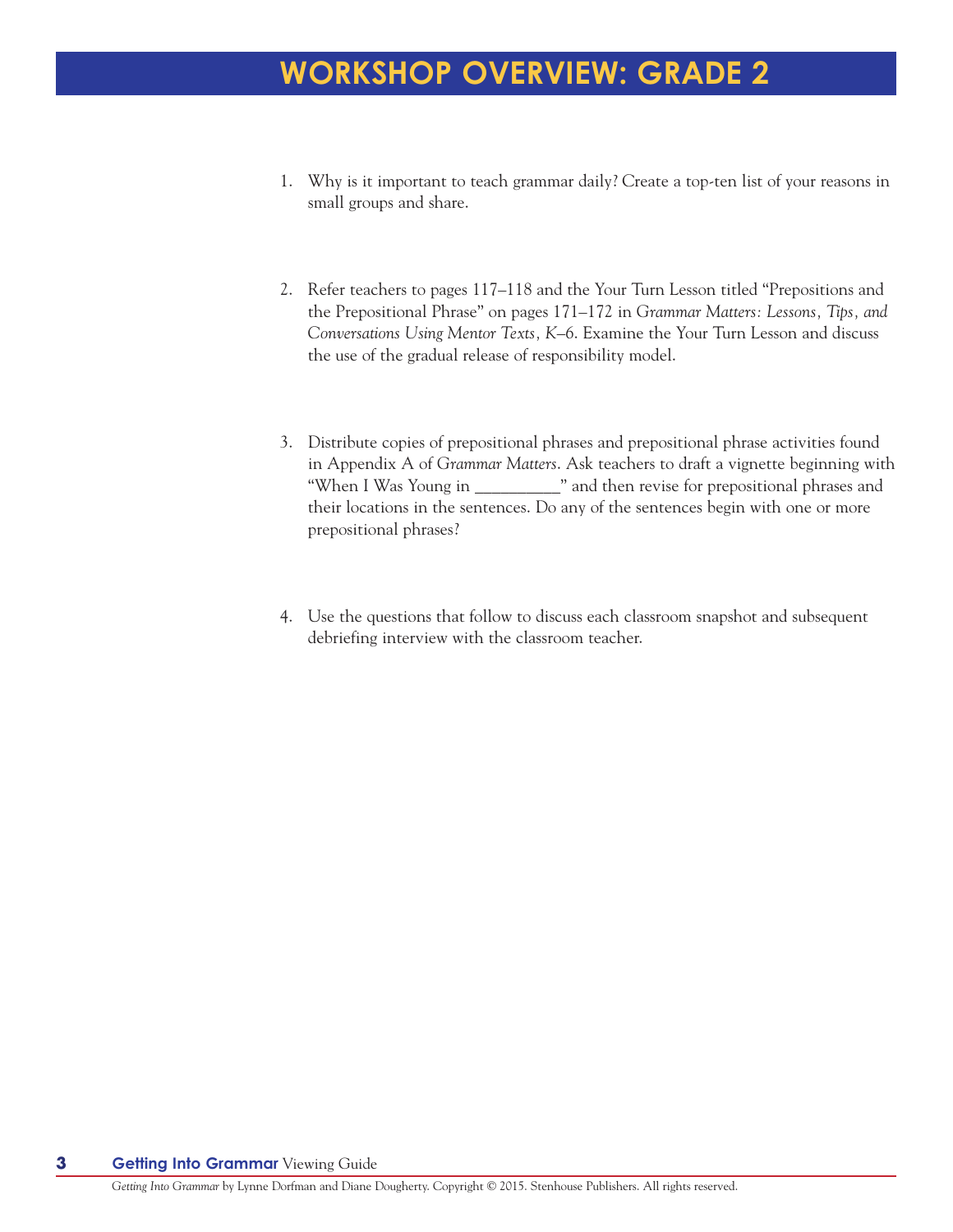#### **DAY 1 CLASSROOM SNAPSHOT: MARIBETH AND LYNNE**

- 1. Why is it a good idea to return to a familiar mentor text when teaching a Your Turn Lesson?
- 2. Why is a writing vocabulary necessary to help students move forward as a community of writers?
- 3. How does Lynne encourage student participation?
- 4. How do the students "sign up" for a writing conference? What other ways would be effective in your classroom?
- 5. Why is reflection so important to sustain learning?
- 6. How do we transfer new learning about grammar and conventions to other writing workshop experiences?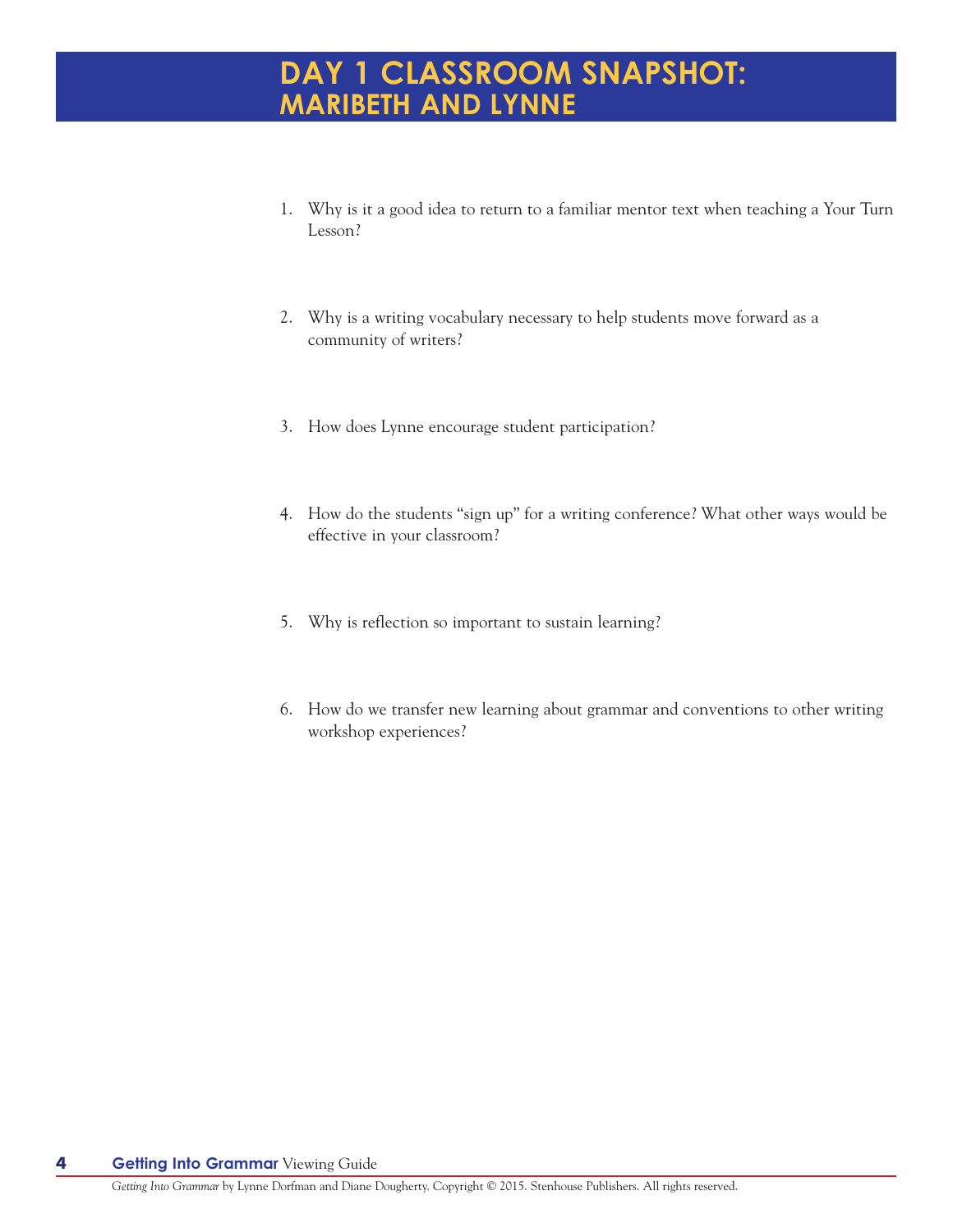#### **DAY 1 INTERVIEW DEBRIEFING: MARIBETH AND LYNNE**

- 1. How do you organize your students to come together to have conversations about grammar and conventions or any writerly conversations? Why are these conversations important?
- 2. Research is now pointing to the importance of movement in relation to learning. In what ways did Maribeth and Lynne build in opportunities for movement? How do you build movement into writing workshop?
- 3. How did the teachers differentiate instruction in this lesson? How else could you differentiate during guided instruction and reflection?
- 4. Why do you think this grammar lesson is important to second graders? How would you teach this lesson in first, third, fourth, or fifth grade?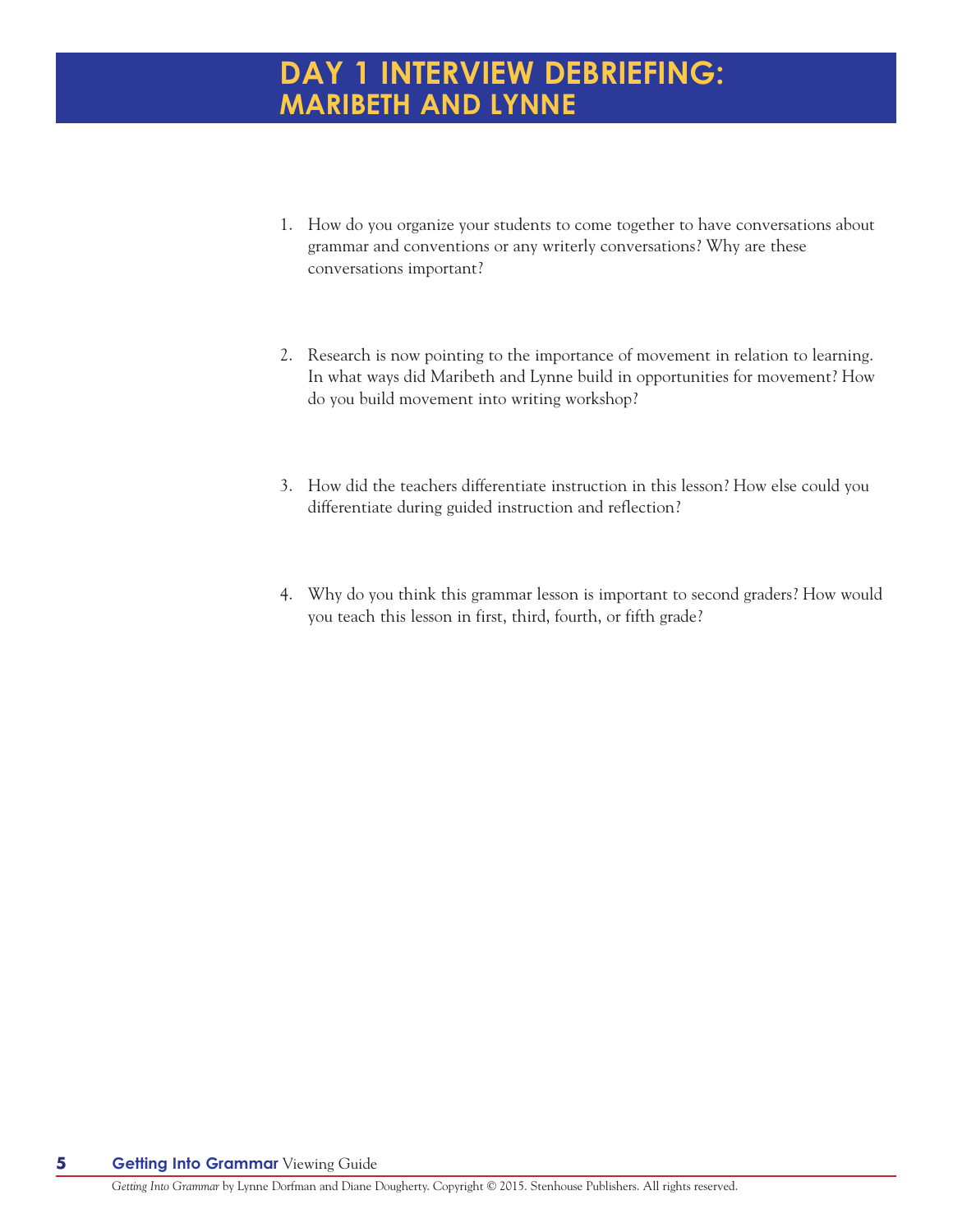#### **DAY 2 CLASSROOM SNAPSHOT: MARIBETH AND LYNNE**

- 1. How does Maribeth link to the work of the previous day?
- 2. How does she set a purpose for the workshop?
- 3. How do your students use their writer's notebooks as a reference?
- 4. What kinds of things does Lynne point out to Owen in the conference? What kinds of things does she teach him? Is this a typical writing conference? Why or why not?
- 5. How does Maribeth build in reflection? How does this part of the lesson benefit the students? How does it help the teacher?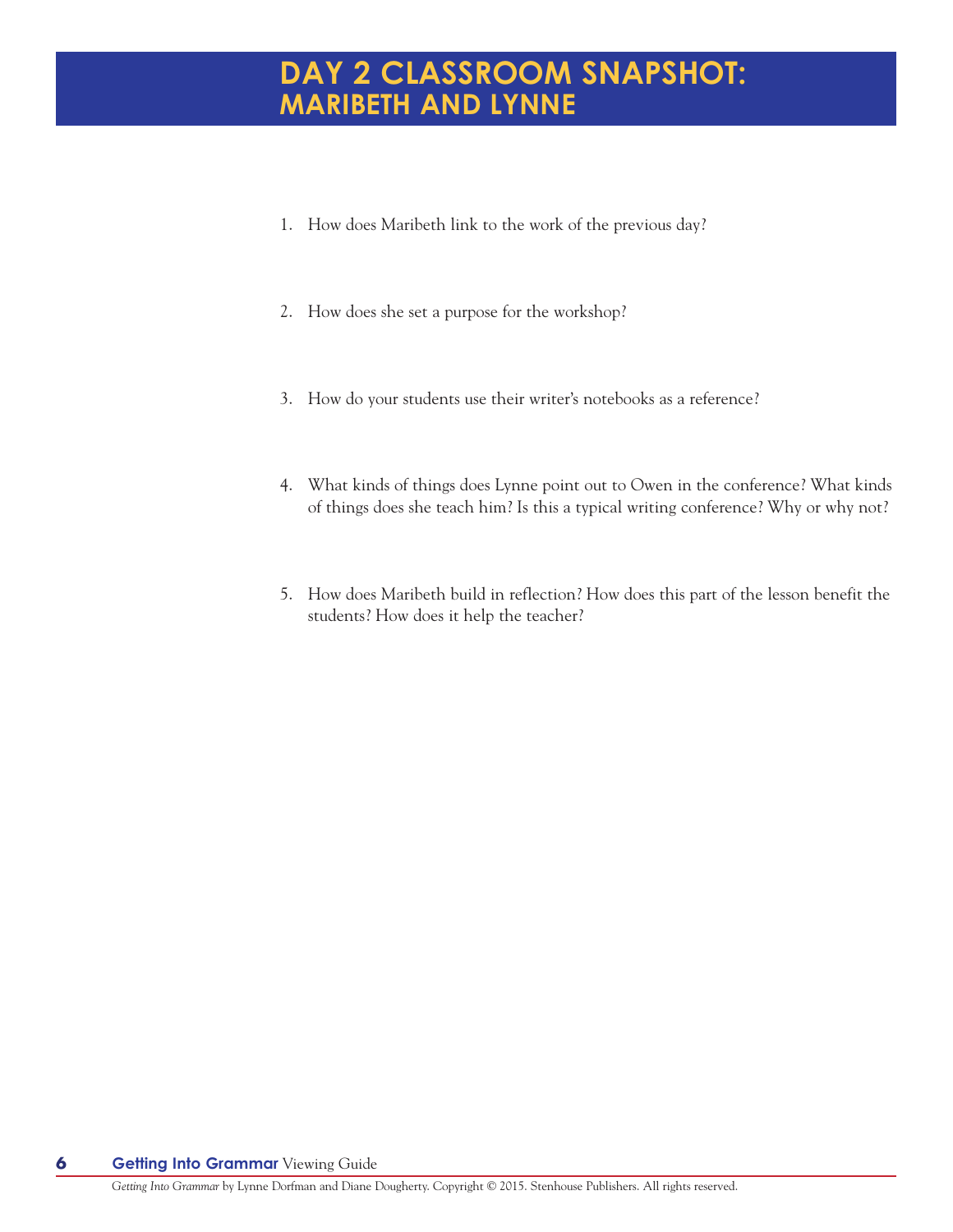#### **DAY 2 INTERVIEW DEBRIEFING: MARIBETH AND LYNNE**

- 1. Why did Maribeth link to work from the day before as she started her lesson?
- 2. Do your students use "whisper phones" to read their pieces aloud? How often? Why do you use them?
- 3. What methods and strategies do your students use to have peer conferences?
- 4. Is the roving conference effective in writing workshop? Explain.
- 5. What are you noticing about your students' grammar and conventions knowledge and recall? How do you know?
- 6. How do you build in opportunities for choice, challenge, and collaboration?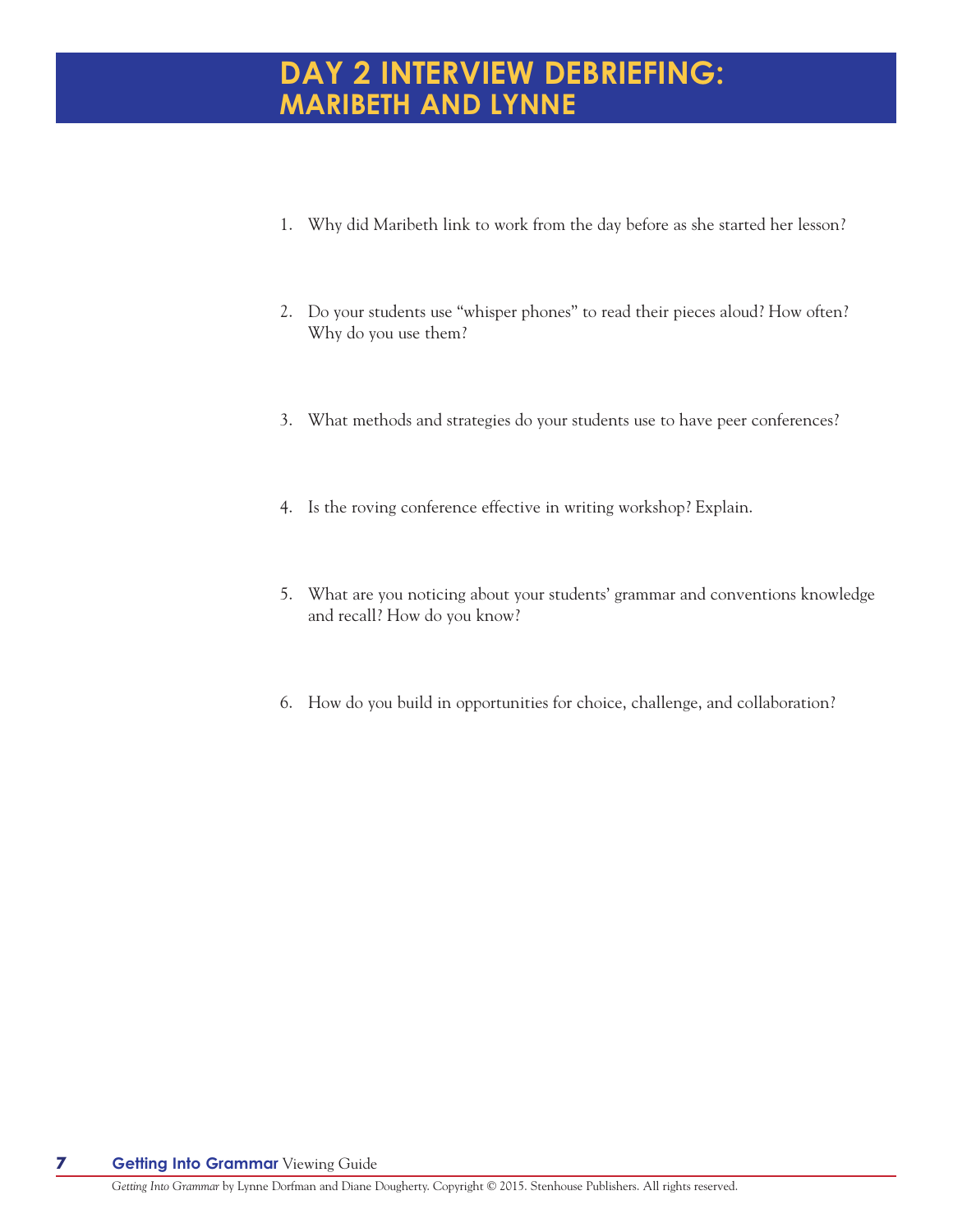## **WORKSHOP OVERVIEW: GRADE 5**

- 1. What is your grammar story? How did you learn grammar? How do you teach grammar and conventions? Write your response to one of these prompts and share in small groups.
- 2. Refer teachers to pages 255–258 and the Your Turn Lesson titled "When to Make a New Paragraph in a Narrative" on pages 94–96 in *Grammar Matters: Lessons, Tips, and Conversations Using Mentor Texts, K–6*. Examine the Your Turn Lesson and discuss the use of the gradual release of responsibility model.
- 3. Revise and publish a few copies of student narratives from past years or your own narratives so there are no paragraph breaks. You can also use the story "The Magical Moon" on pages 45–46 of *Grammar Matters* (retype it without the paragraph breaks). Have students work with partners or in small groups to talk about where paragraph breaks are needed. Once they reach consensus, ask students to use a small sticky note or colored pencil to mark those places. Place these copies on a document imager and ask students to explain the reasoning behind their choices. OPTIONAL: Post their work around the room and carousel in small groups to look at how classmates decided to insert paragraph breaks; discuss their effectiveness. Circulate with a clipboard to take notes about these writerly conversations.
- 4. Using independent reading books and/or books you are using as read-alouds, go on a "paragraph hunt" to discover reasons for paragraph breaks in the books with which your students are familiar. In addition to breaks for time, place, speaker, and effect, you will undoubtedly find others—for change of topic and flashback, for example. When might your students be ready for additional instruction about paragraphing? Does paragraphing in nonfiction differ from paragraphing in fiction?
- 5. Examine wordless books as a grade-level group (find a bibliography on pages 51–52 of *Grammar Matters: Lessons, Tips, and Conversations Using Mentor Texts, K–6*).
- 6. Use the questions that follow to discuss each classroom snapshot and subsequent debriefing interview with the classroom teacher. Be sure to have a copy of the story the students created as a shared experience (see the appendix included with this viewing guide).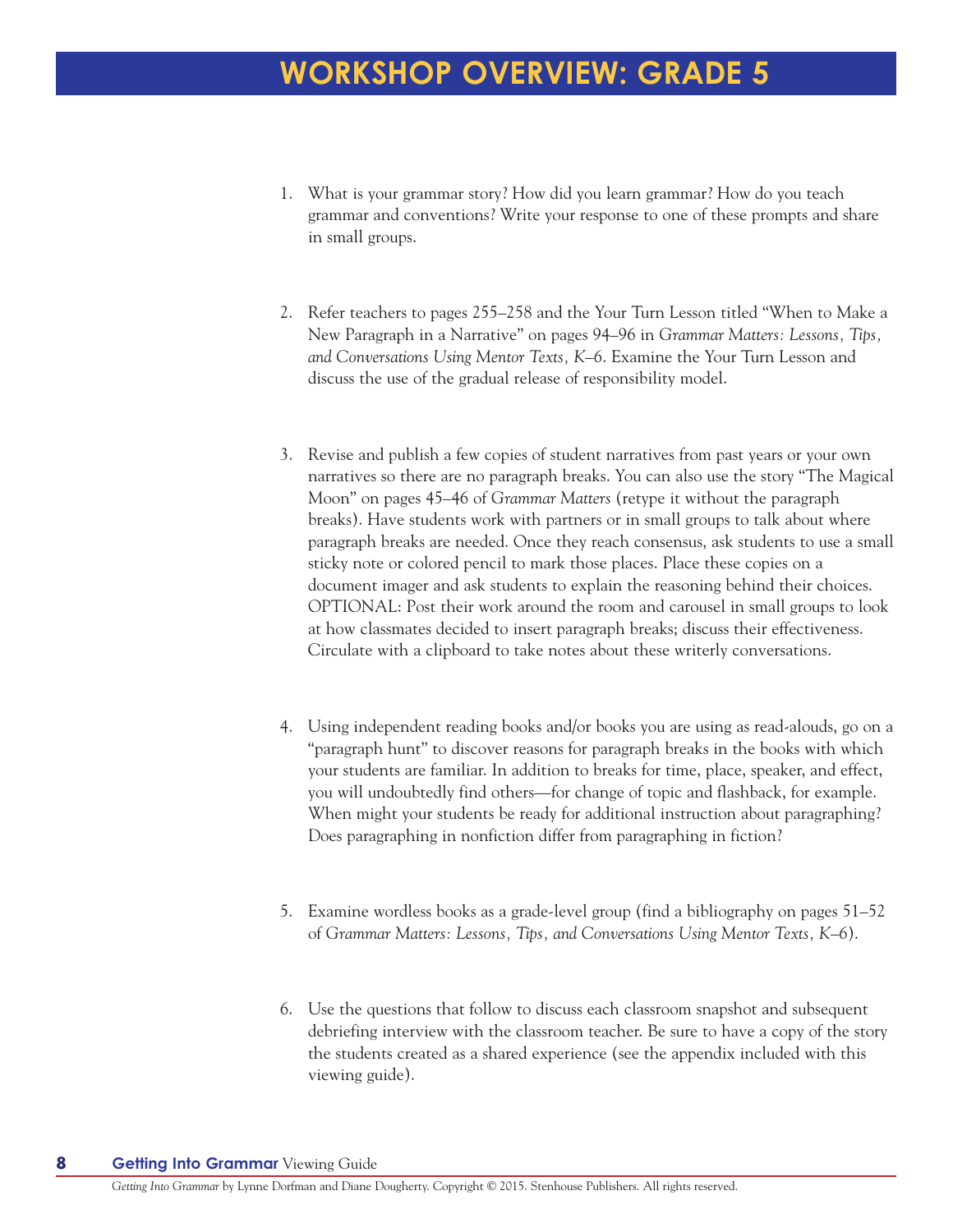Before the part of the lesson you are about to see, Diane used a mentor text *(Elinor and Violet: The Story of Two Naughty Chickens* by Patti Beling Murphy) with which the students were familiar to illustrate paragraph breaks. In their writer's notebooks, the students wrote down the following types of paragraph breaks as they were introduced in the story: *change of time*, *change of place*, *change of speaker*, and *for effect*. Dan and Diane limited their instruction to include these four basic methods because they had determined student need for it during their conferences, while student were drafting. Diane also shared a piece she had written, and students noticed where and why she chose her paragraph breaks. Then, using the shared writing the students had composed for the wordless picture book *a boy, a dog, a frog, and a friend* by Mercer and Marianna Mayer, Dan continued the lesson on paragraphing.

- 1. Do you build in time for shared writing? Why is this so important?
- 2. How do you teach students about paragraph breaks?
- 3. How could Dan have used an anchor chart during this writing lesson?
- 4. What are some of the things Dan teaches his writers during this workshop session?
- 5. How would your students describe their writer's notebooks? How are these notebooks used during writing workshop?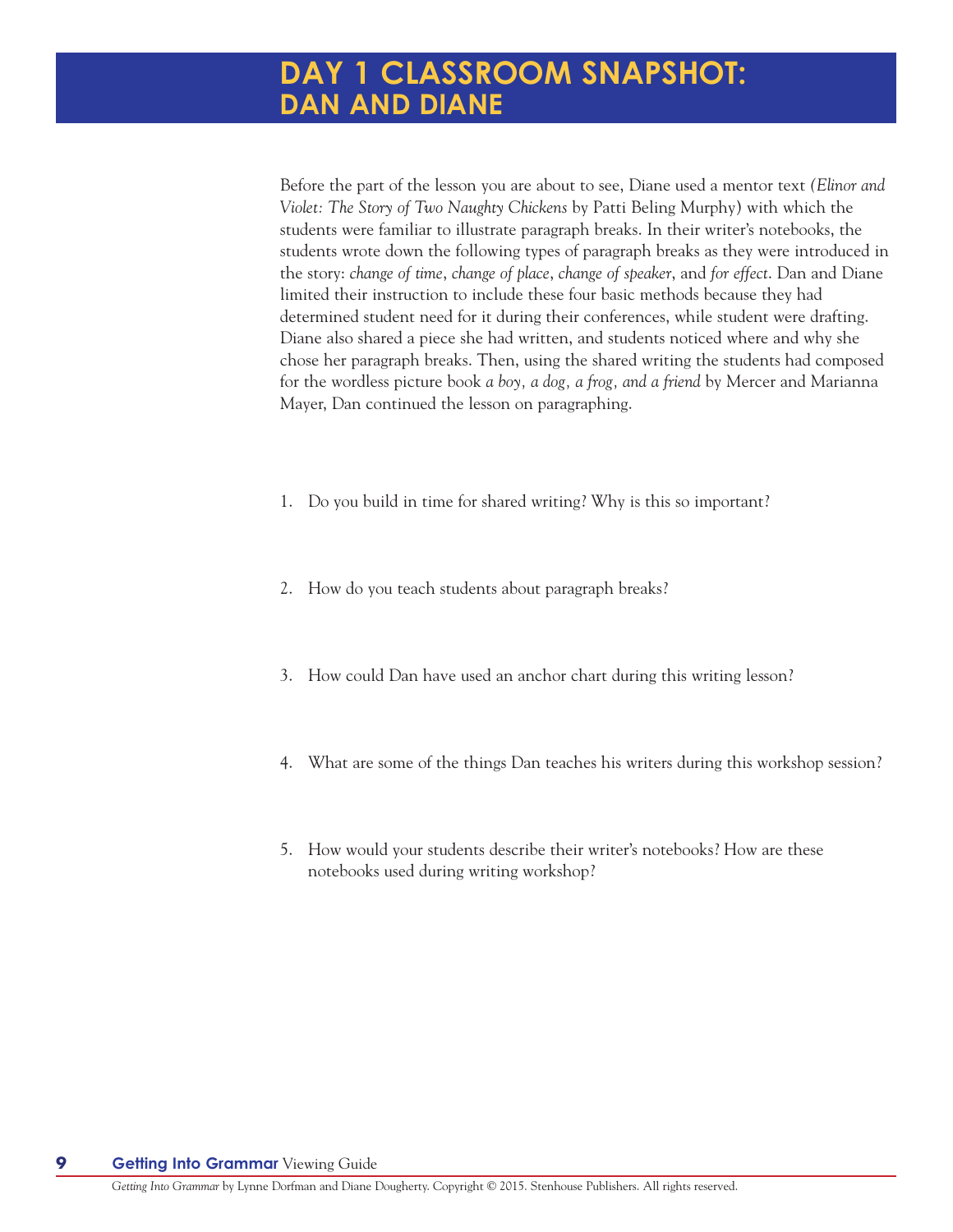#### **DAY 1 INTERVIEW DEBRIEFING: DAN AND DIANE**

- 1. Why is community important in writing workshop?
- 2. Did students have ownership in this writing lesson? Explain your thinking.
- 3. How can we make it safe and desirable for students to share?
- 4. How can you address grammar throughout the day?
- 5. Do you use mentor texts to teach grammar and conventions? Explain.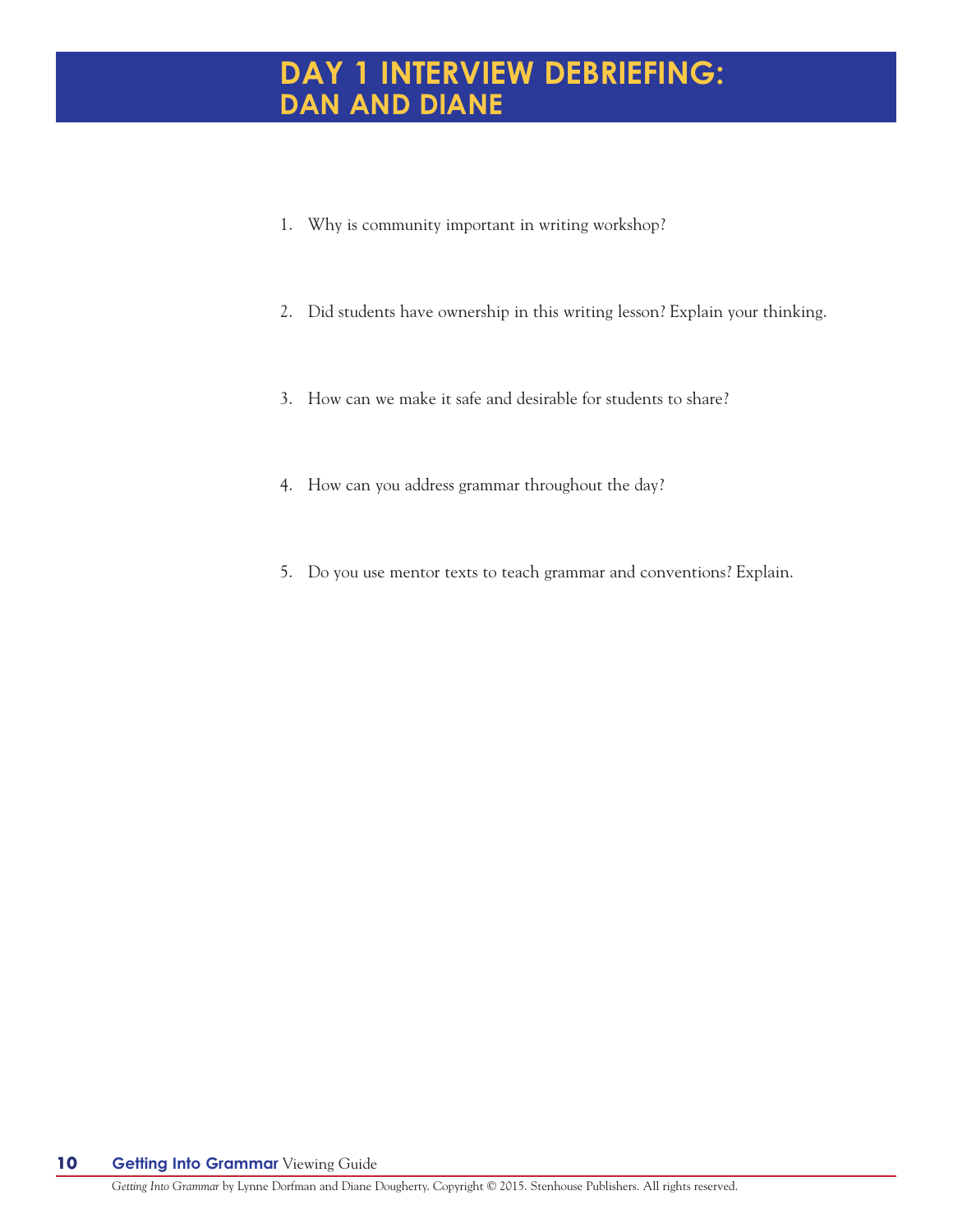#### **DAY 2 CLASSROOM SNAPSHOT: DAN AND DIANE**

- 1. What was the most effective part of the Your Turn Lesson on paragraphing? Why do you think so?
- 2. How does Dan set the purpose for the work of this session?
- 3. How do Dan and Diane demonstrate that they are writers?
- 4. What do you notice about the roving conferences?
- 5. What questions do Dan and Diane ask? What do they learn?
- 6. Is collaboration important or necessary during a writing workshop? Do you feel that writing is a solitary act? Why or why not?
- 7. How do Diane and Dan bring closure to this lesson? How could you use an anchor chart to help you close this lesson?

#### **Getting Into Grammar** Viewing Guide **11**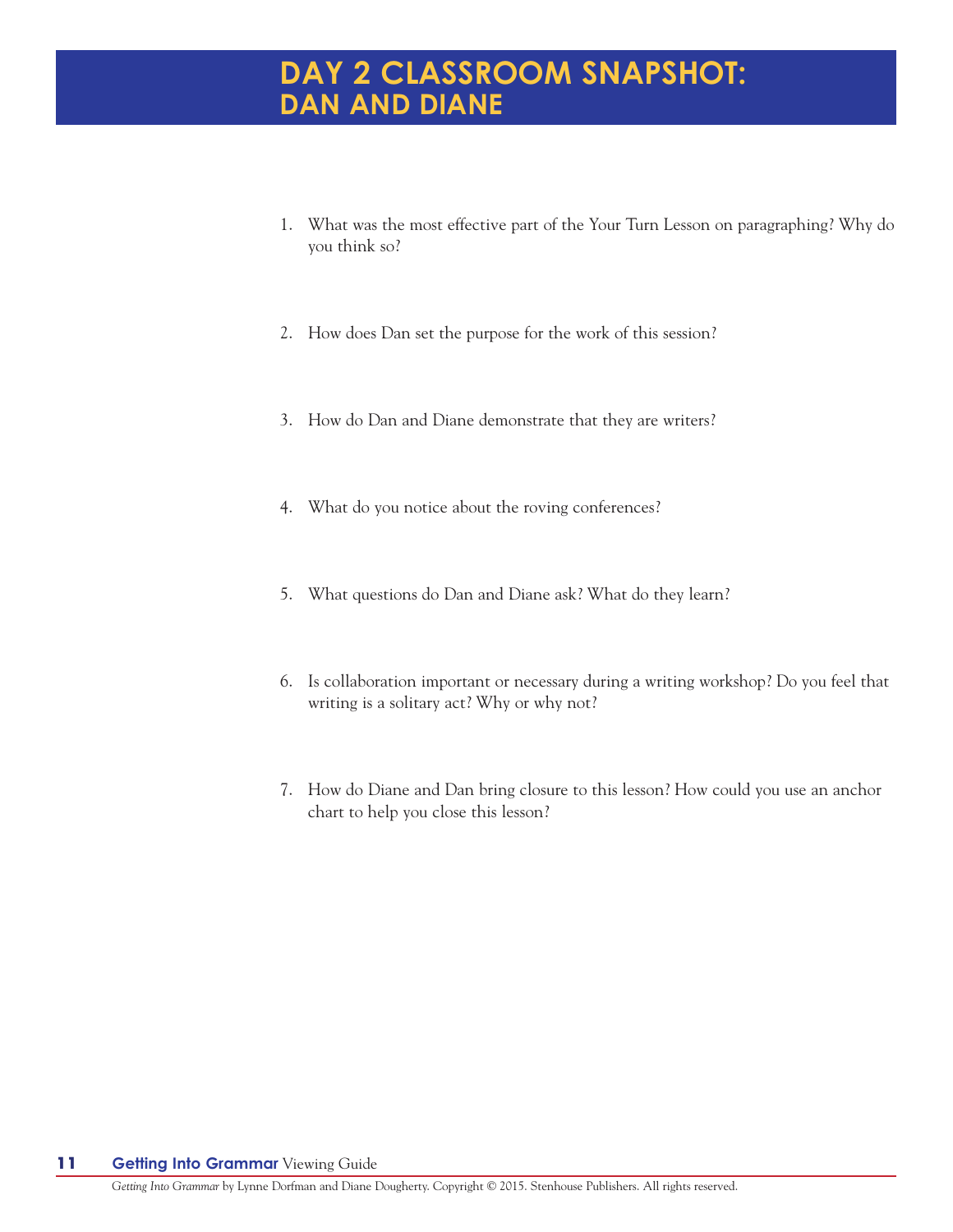#### **DAY 2 INTERVIEW DEBRIEFING: DAN AND DIANE**

- 1. When do we need longer lessons in writing workshop?
- 2. When is a good time to talk about how to correctly punctuate a conversation?
- 3. How could Dan and Diane insert movement into the lesson on paragraph breaks?
- 4. How do students benefit from a final share and reflection?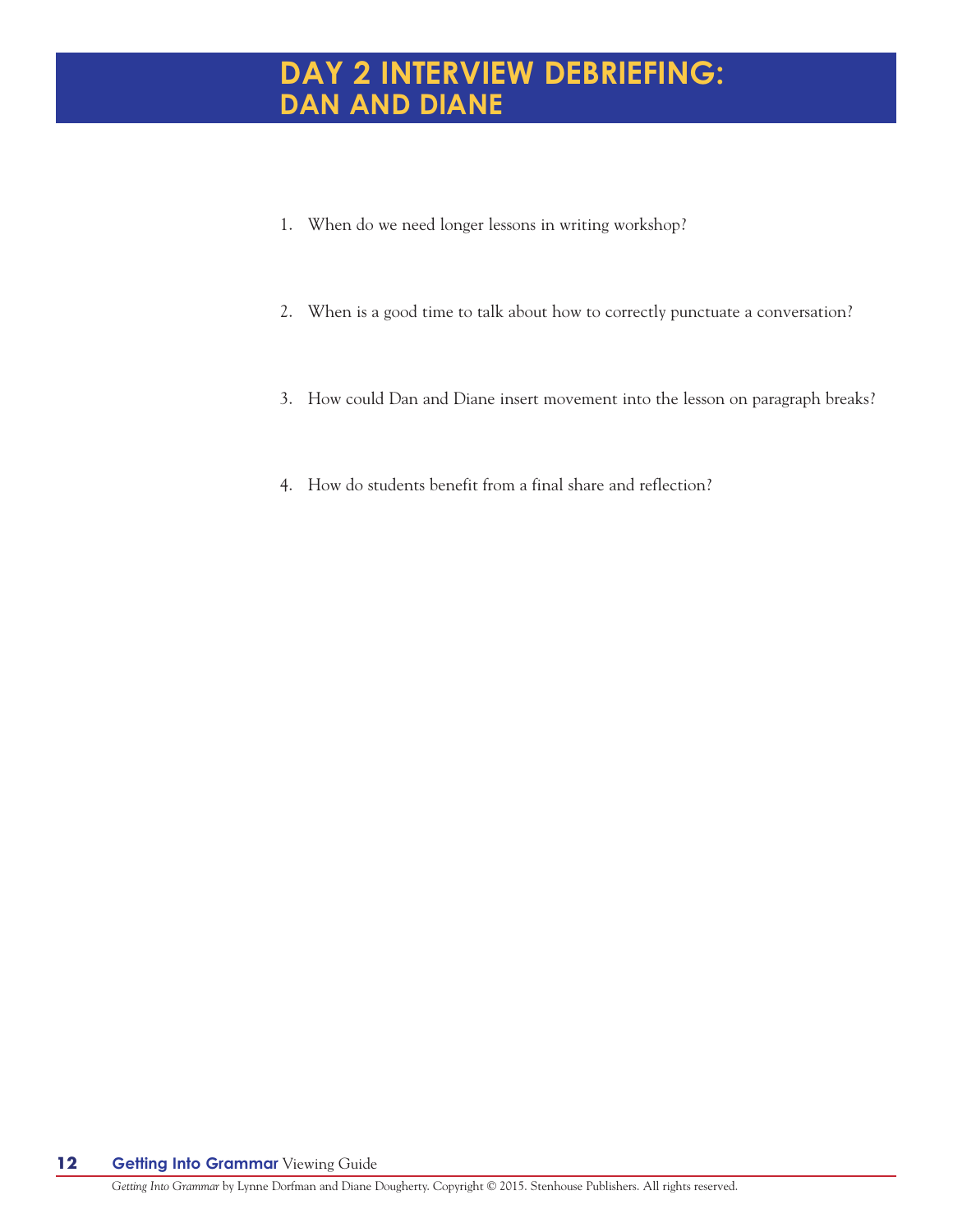#### **APPENDIX**

#### **a boy, a dog, a frog, and a friend** (no paragraph breaks)

It was a great day for fishing, thought Kevin as he sat along the shore in the short, green grass with his fishing gear. Above him on a steep ledge sat his friends, Ronaldo, the dog, and Splashy, the frog. In the branches of the just-beginning-to-bud trees, the birds chirped. Kevin cast his homemade fishing rod into the water. The lure plopped with a miniature splash. Suddenly, the bobber plunged under water, and Kevin yanked his rod in response. As the line bent, Kevin thought he had caught a huge carp. The massive creature tugged at the end of the line, and Kevin was pulled into the water. Because they wanted to save their friend, Ronaldo and Splashy jumped right in after him. Far from shore, they discovered that the "carp" was really a gargantuan turtle who was stealing the fishing rod. Kevin stood up in the middle of the pond, shook his fist in anger, and shouted, "Bring me back my rod!" Ronaldo swam after the "evil" thief. Growling, barking, and baring his teeth, Ronaldo pounced at the turtle as they both reached the shore. In reaction, the egregious beast latched onto Ronaldo's paw which made him yelp in pain. Kevin ran up and tried to pull Ronaldo out of the turtle's grasp. The turtle, not releasing his grip, was thrust into the air by Kevin. Ronaldo whimpered. Finally, as Kevin fought his way back to shore, the turtle let go. Still whimpering, Ronaldo licked his throbbing paw with his tail hanging in the water. Frustrated, Kevin gathered his gear and prepared to leave for another spot. Suddenly, Ronaldo felt a sharp pain in his tail. The knave was back! Ronaldo disappeared under water with Splashy jumping in after him. Frightened by Ronaldo's disappearance, Kevin frantically stripped off his clothes, preparing to jump in to save his friend. Before he jumped in, he saw Ronaldo's head poking out of the water. The dog looked very exhausted and somewhat hurt. Then they noticed the turtle was flipped onto his back. It seemed that Ronaldo had killed the turtle. Using his fishing pole, Kevin dragged the turtle out of the water and brought him to shore. The turtle was not moving. Kevin prepared a hole to bury the dead turtle. Suddenly, the turtle flipped onto his back and walked toward the fishing rod. Kevin was overjoyed. He lifted the turtle and said, "I think I'm going to name you Snap!" Happily, all the friends walked home.